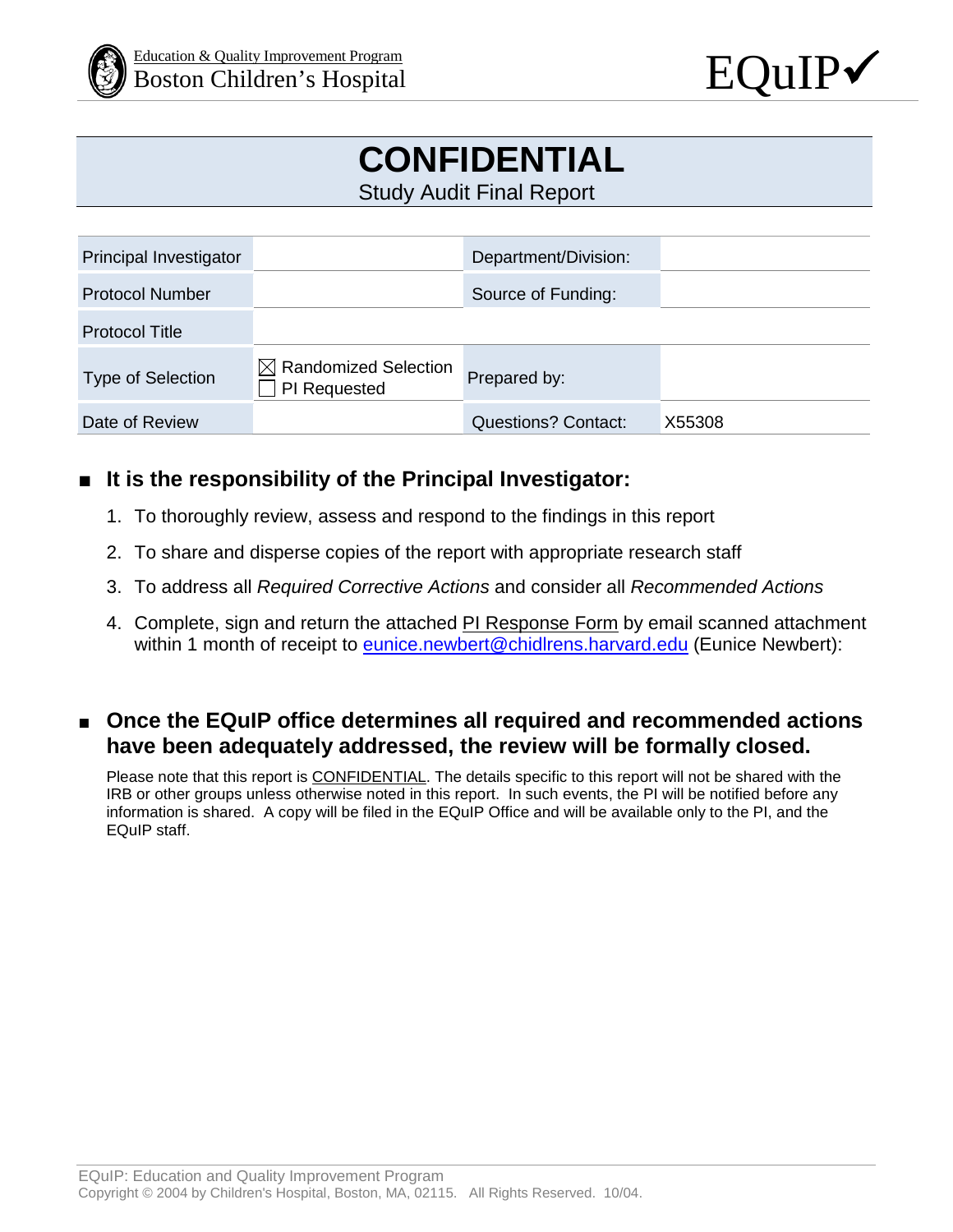#### I. Study Review Summary *overview of areas reviewed*

| <b>Areas Reviewed</b>                                            | Follow-up Action: | <b>Required</b> | Recommended | <b>None</b> |
|------------------------------------------------------------------|-------------------|-----------------|-------------|-------------|
| <b>IRB and Other Regulatory Reviews</b>                          |                   |                 |             |             |
| Protocol Records: Documentation & Organization                   |                   |                 |             |             |
| Protocol Adherence and Conduct                                   |                   |                 |             |             |
| Protocol Deviation/Exceptions: Documentation & Reporting         |                   |                 |             |             |
| Unanticipated/Adverse Events: Documentation & Reporting          |                   |                 |             |             |
| Informed Consent/Assent: Process & Documentation                 |                   |                 |             |             |
| <b>Subject Records: Eligibility Criteria &amp; Documentation</b> |                   |                 |             |             |
| Research Staff, Training & Education                             |                   |                 |             |             |
|                                                                  |                   |                 |             |             |

#### II. Notable Best Practices *overview of study strengths*

#### III. Identifying and Reporting Protocol Deviations and Unanticipated Problems

For each observation described in the following sections, please review the BCH/IRB Policy for [6.2](http://www.childrenshospital.org/%7E/media/research-and-innovation/office-of-clinical-investigation/62-unanticipated-problems-involving-risks-to-research-subjects-and-others-including-adverse-events102815.ashx?la=en)  [Unanticipated Problems Involving Risks to Research Subjects and Others Including Adverse Events](http://www.childrenshospital.org/%7E/media/research-and-innovation/office-of-clinical-investigation/62-unanticipated-problems-involving-risks-to-research-subjects-and-others-including-adverse-events102815.ashx?la=en) to determine what should be reported to IRB and how.

A deviation is considered an unintentional event that departs from the approved protocol and identified retrospectively. The PI should promptly review each deviation and assess whether the impact on the study is considered *Minor* or *Significant*. It is up to the PI to determine a method of on-going review and documentation (e.g. log, memo-to-file), as long as all events are documented and reported as required.

 Minor Deviations: document all minor deviations/unanticipated problems in the study records using a consistent method, and submit a summary of all minor events at time of next continuing review.

Note: if a corrected data point/value is made directly on the form, please ensure that the corrected date/value is not obscured (e.g. whited-out). The incorrect value should be crossed-out with a single line, the correct value added next to it and an explanation if the correction is not obvious. The person who makes the noted corrections should initial and date correction (date correction was made).

 Significant Deviations: once an event is determined to be Significant, submit to IRB immediately using the CHeRP Reportable Events Form within 72 hours.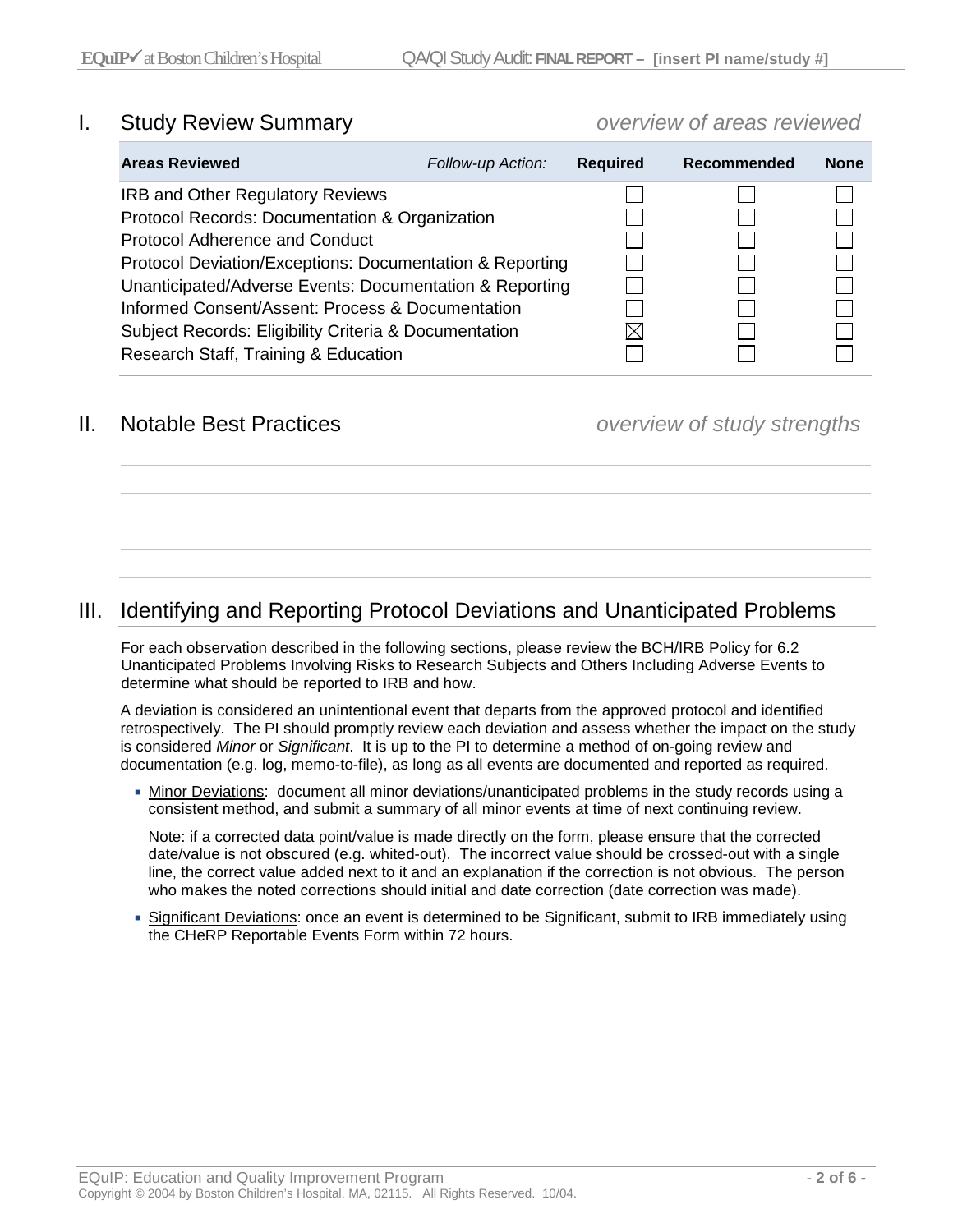# **Part A. Required Corrective Actions**

| A1. Category/Area      |                        |
|------------------------|------------------------|
| Observation            |                        |
| <b>Required Action</b> | $\mathbf 1$ .          |
| Reason                 |                        |
| Category/Area<br>A2.   |                        |
| Observation            |                        |
|                        | <b>Required Action</b> |
| Reason                 |                        |
|                        |                        |
| A3. Category/Area      |                        |
| Observation            |                        |
| <b>Required Action</b> |                        |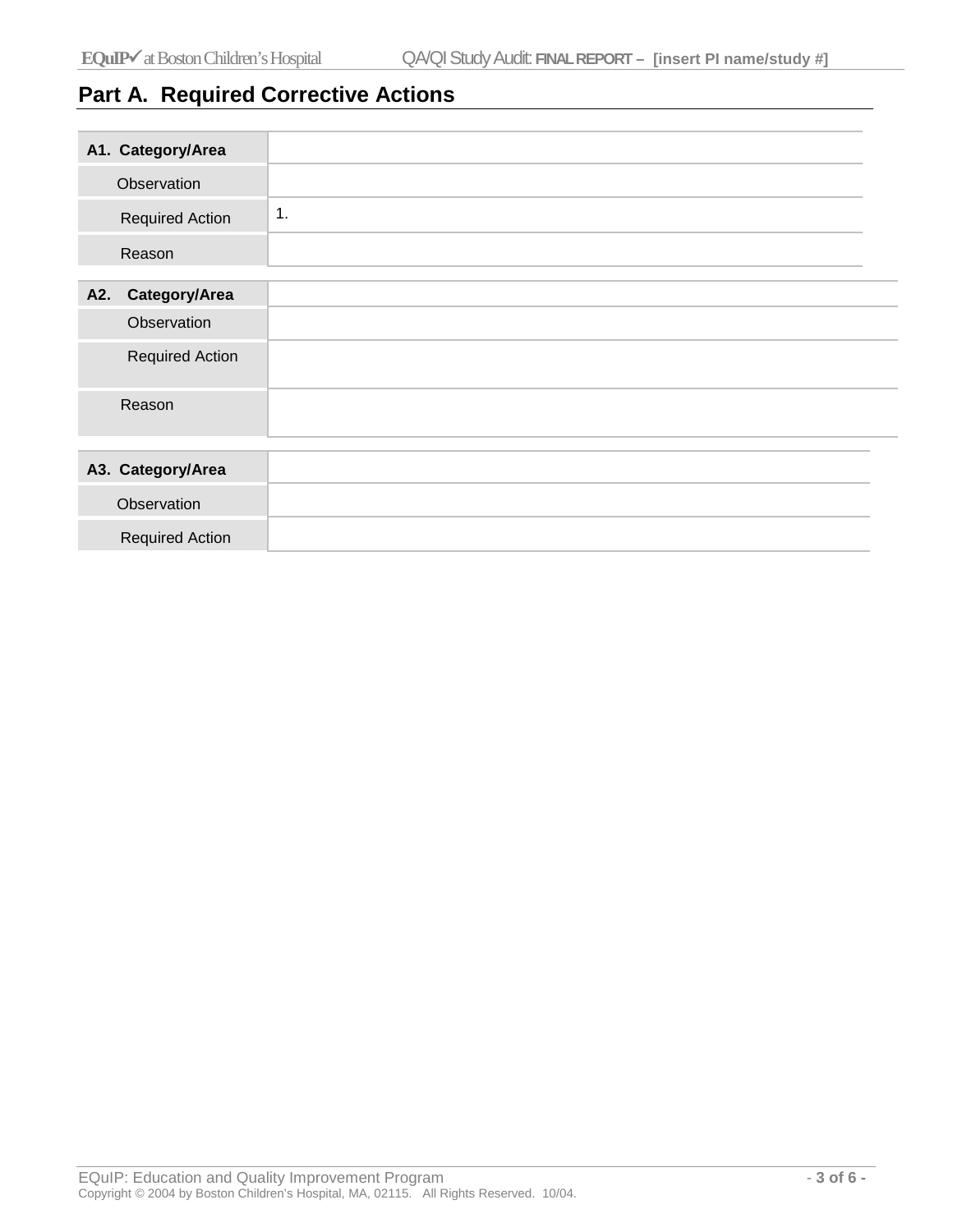# **Part B. Recommended Actions**

| <b>B1. Category/Area</b> |  |
|--------------------------|--|
| Observation              |  |
| Recommended<br>Action    |  |
| Reason                   |  |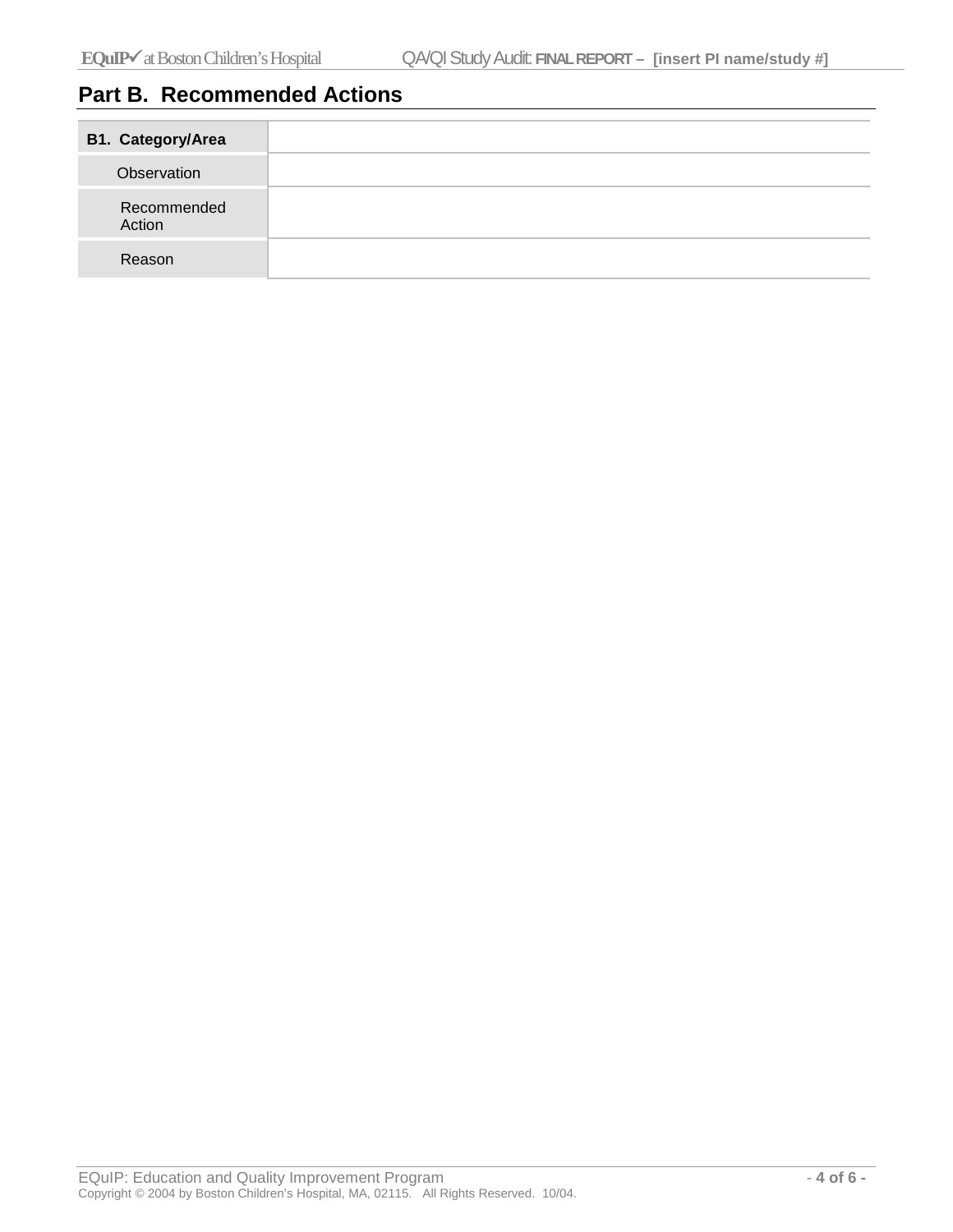## **Required Corrective Actions and Recommendations**

| 1. Category/Area       |                         |
|------------------------|-------------------------|
| Observation            |                         |
| <b>Required Action</b> |                         |
| Recommended<br>Action  |                         |
| Reason                 | Reference IRB Guidance: |